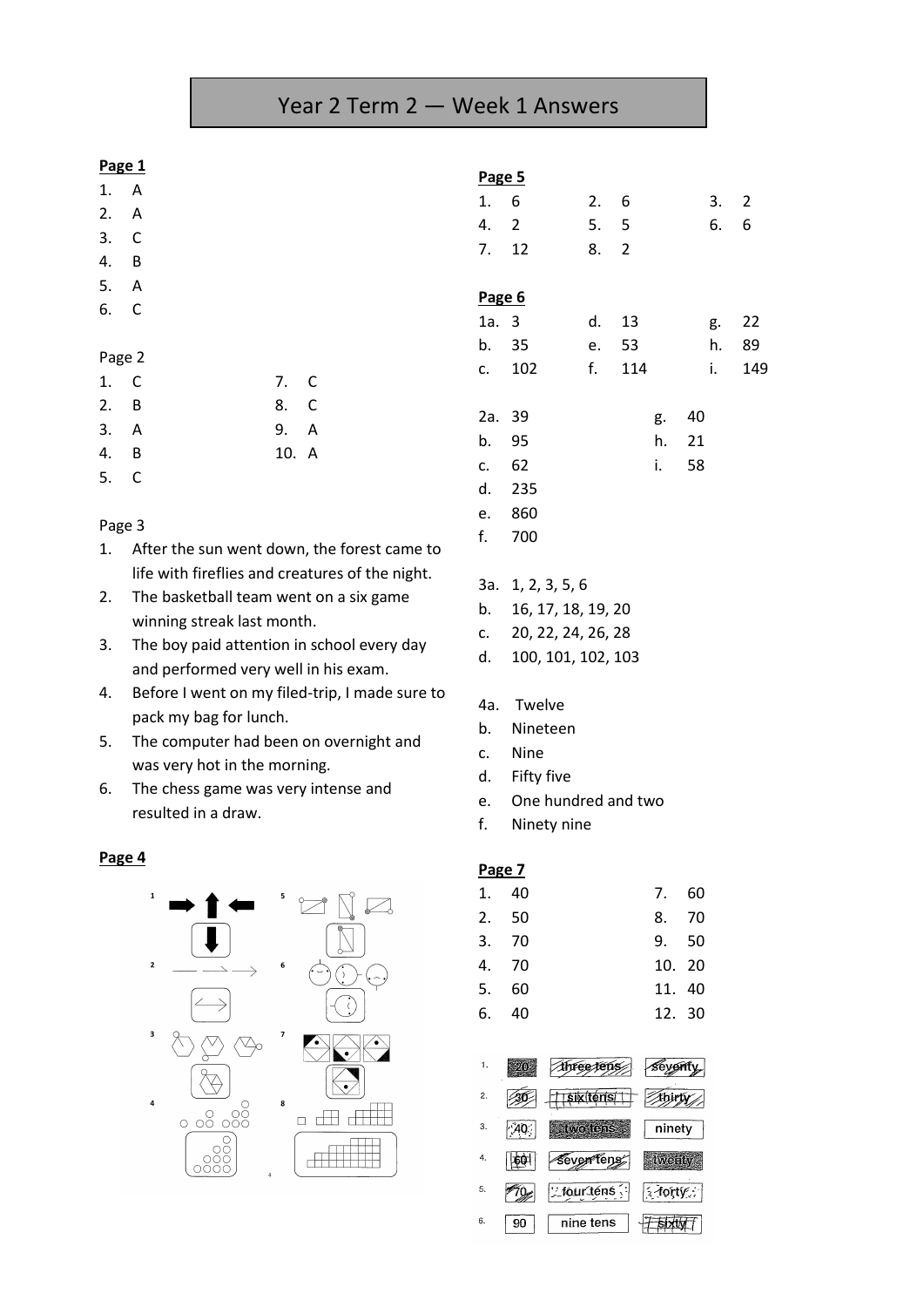| Page 8 |              |     |         |    |     |    | Page 11       |    |                           |        |                |
|--------|--------------|-----|---------|----|-----|----|---------------|----|---------------------------|--------|----------------|
|        | A1. 4,7      |     |         |    |     | 1. | 97            | 2. | 35                        | 3.     | 41             |
| 2.     | 8, 9         |     |         |    |     | 4. | 38            | 5. | 99                        | 6.     | 18             |
| 3.     | 2, 6         |     |         |    |     | 7. | 30            | 8. | 43                        | 9.     | 6              |
| 4.     | 3, 4         |     |         |    |     |    | 10. 35        |    | 11. 12                    | 12. 25 |                |
| 5.     | 5, 5         |     |         |    |     |    | 13. 31        |    | 14. 96                    |        | 15. 203        |
|        | B1. 20       |     | 5.      | 28 |     |    | Page 12       |    |                           |        |                |
| 2.     | 24           |     | 7.      | 56 |     | 1. | 299           | 2. | 99                        | 3.     | 9              |
| 3.     | 35           |     | 8.      | 58 |     | 4. | 119           | 5. | 137                       | 6.     | 265            |
| 4.     | 44           |     | 9.      | 77 |     | 7. | 10            | 8. | 320                       | 9.     | 367            |
|        |              |     |         |    |     |    | 10. 373       |    | 11. 710                   |        | 12. 1000       |
|        | C1.20        |     | 5.      | 30 |     |    | 13. 41        |    | 14. 341                   |        | 15. 472        |
| 2.     | 27           |     | 6.      | 25 |     |    | 16. 705       |    | 17. 900                   |        |                |
| 3.     | 52           |     | 7.      | 16 |     |    |               |    |                           |        |                |
| 4.     | 66           |     | 8.      | 9  |     |    | Cross Out:    |    |                           |        |                |
|        |              |     |         |    |     | 1. | 441, 414, 431 |    |                           |        |                |
| Page 9 |              |     |         |    |     | 2. | 626, 662      |    |                           |        |                |
| 1.     | 5            | 11  |         |    | 24  | 3. | 732           |    |                           |        |                |
|        | 34           | 51  |         |    | 78  | 4. | 984, 948, 894 |    |                           |        |                |
|        | 99           | 101 |         |    | 136 |    |               |    |                           |        |                |
| 2.     | 64, 356      |     |         |    |     |    | Page 13       |    |                           |        |                |
|        | 29, 999      |     |         |    |     |    | A1. 15        | 2. | 74                        | 3.     | 42             |
|        | 99, 109      |     |         |    |     | 4. | 329           | 5. | 95                        |        |                |
|        | 51,700       |     |         |    |     | 6. |               |    | two hundred and forty six |        |                |
| 3.     | 13           |     | 99      |    |     |    |               |    |                           |        |                |
|        | 110          |     | 220     |    |     |    | B1. 16        | 2. | 3                         | 3.     | $\overline{2}$ |
|        | 307          |     | 911     |    |     | 4. | 28            | 5. | 49                        |        |                |
| 4.     | Eight        |     | Fifteen |    |     |    |               |    |                           |        |                |
|        | Twenty eight |     |         |    |     |    | Page 14       |    |                           |        |                |

One hundred and one

5.

|      | <b>Thousands</b> | <b>Hundreds</b> | <b>Tens</b> | Ones |
|------|------------------|-----------------|-------------|------|
| 56   |                  |                 |             |      |
| 1234 |                  |                 |             |      |
| 108  |                  |                 |             |      |
| 5999 |                  |                 |             |      |

#### **Page 10**

- 1. 1, 7
- 2. 1, 3, 8
- 3. 1, 8, 1, 5
- 4. 1, 1, 2, 0
- 5. 30, 17
- 6. 3, 7
- 7. 22, 34
- 8. 13, 9
- 9. 31, 29
- 10. 26, 16

| 8  | 9             | 12 | 5  | 10 | 6  |
|----|---------------|----|----|----|----|
|    |               |    | 2  |    | 2  |
| 12 | 16            | 16 |    | 14 | 8  |
| 4  | $\mathcal{P}$ | 8  | 3  | 6  |    |
| 32 | 63            | 48 | 10 | 40 | 12 |
| 8  | 14            | 8  |    | 8  |    |
| 24 | 27            | 36 | 15 | 30 | 18 |

| 5  |    | 9            | 12 | 11 | 6  |
|----|----|--------------|----|----|----|
| 3  |    | $\mathbf{2}$ |    | 5  |    |
| 8  | 11 | 11           | 16 | 16 | 10 |
| 2  | 3  |              | 8  | 6  | 2  |
| 15 | 28 | 18           | 48 | 55 | 24 |
| 6  | 8  |              | 8  | 10 | 8  |
| 15 | 21 | 27           | 36 | 33 | 18 |

Start:  $8 \times 2 = 16 - 10 = 6 \times 2 = 12 \times 2 = 24 - 18 =$  $6 + 2 = 8 \times 2 = 16$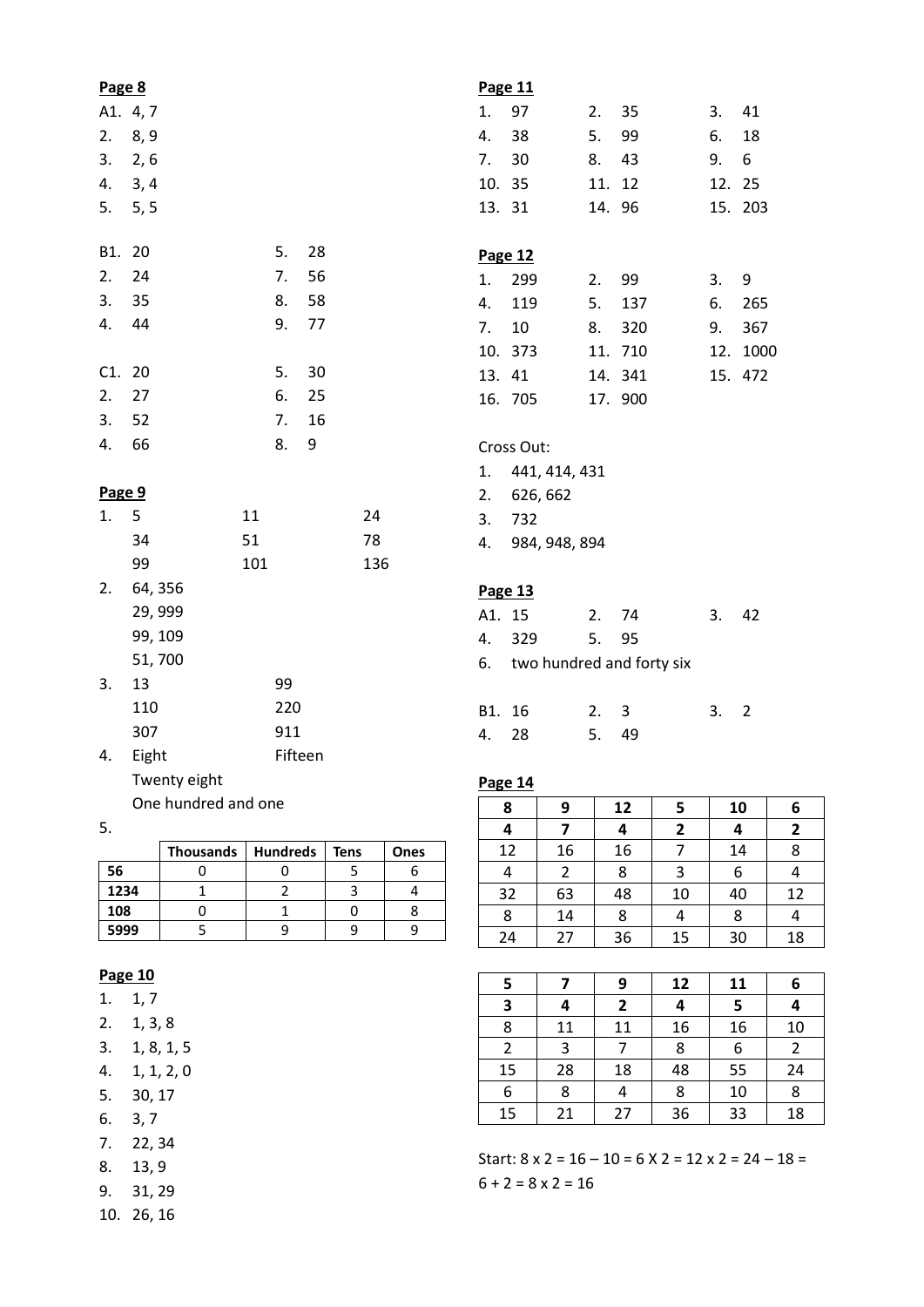#### **Page 15**

| 1. 40  |        |        | 16. 132 |
|--------|--------|--------|---------|
| 2.27   |        | 17. 88 |         |
| 3.12   |        | 18. 12 |         |
| 4. 64  |        | 19. 8  |         |
| 5. 54  |        | 20. 24 |         |
| 6. 3   |        | 21. 36 |         |
| 7.0    |        | 22. 21 |         |
| 8. 11  |        | 23. 18 |         |
|        | 9. 108 | 24. 32 |         |
| 10. 14 |        | 25. 63 |         |
| 11. 9  |        |        | 26. 144 |
| 12. 56 |        |        | 27. 100 |
| 13. 28 |        | 28. 60 |         |
| 14. 4  |        | 29. 24 |         |
| 15. 10 |        |        | 30. 110 |

#### **Page 16-17**

| 1. |  |  |  | the Fairy Godmother |
|----|--|--|--|---------------------|
|----|--|--|--|---------------------|

- 2. horses
- 3. clean the house
- 4. the glass slippers
- 5. she was in a rush/it fell off
- 6. help them find lords to marry
- 7. dirty rags

|       | 8. ugly |       |  |       |  |
|-------|---------|-------|--|-------|--|
| 9. F  |         | 10. F |  | 11. T |  |
| 12. F |         | 13. T |  | 14. F |  |
| 15. F |         |       |  |       |  |

#### **Page 18**

| 1. D | 4. A |  |
|------|------|--|
| 2. B | 5. D |  |
| 3. C | 6. B |  |

#### **Page 19**

- 1. many years
- 2. television
- 3. ballet shoes
- 4. classes
- 5. to learn to balance on one leg and do many exercises
- 6. stars
- 7. leap and turn

## **Page 20**

- 1. rocket 7. checked 2. cricket 8. lucky 3. pocket 9. racquet 4. jacket 10. jockey 5. ticket 11. shocked
- 6. pack 12. frock

## **Page 21**

- A. Circle: emus, places, outback, day, emus, temperature
- B. Trevor  $\rightarrow$  boy Hoyts  $\rightarrow$  cinema Big Ben → clock tower Murray River  $\rightarrow$  river

## **Page 22**

#### A.

- a. Wang Ying Yan lives in China
- b. She lives in a unit with her pet bird Ting.
- c. Every Sunday…friend Li…
- B. b. Japanese
- c. Australia
- d. Indonesians
- e. New Zealanders
- C.
- a. Which b. blew, blue c. One, won

#### **Page 23**

| a. C |      | b. P | c. T |  |
|------|------|------|------|--|
|      | d. T | e. A | f. A |  |

#### **Page 24**

- 1. school 11. chair 2. wheel 12. afternoon
- 3. or 13. great
- 4. bushes 14. owl
- 5. wool 15. Foal, kitten, lamb
	-
- 6. meat 16. ice, seen
- 7. speak, alive 17. pirate
- 8. red 18. August
- 9. desk 19. ave
- 10. bark 20. shut